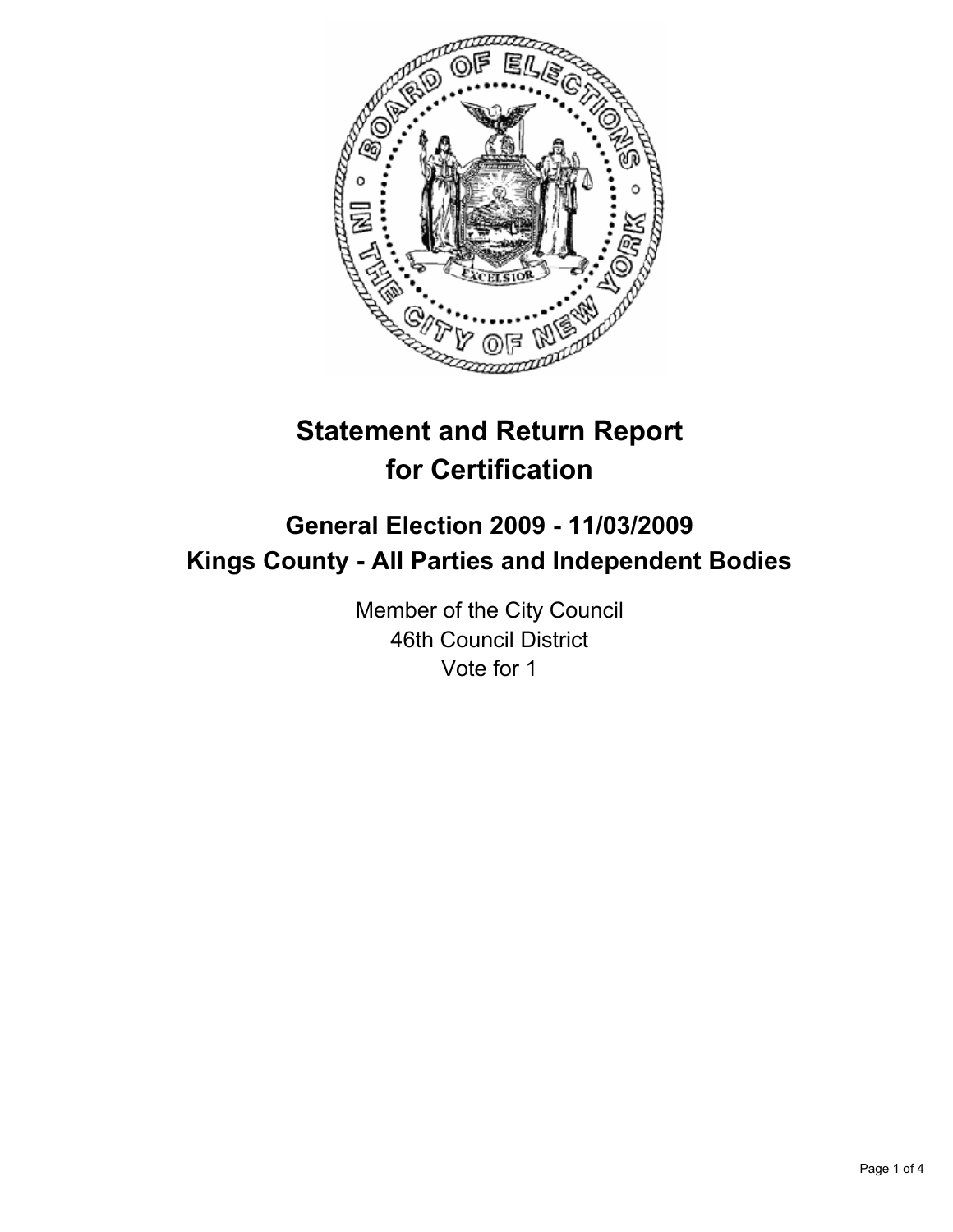

### **Assembly District 40**

| <b>PUBLIC COUNTER</b>               | 171 |
|-------------------------------------|-----|
| <b>EMERGENCY</b>                    | 0   |
| ABSENTEE/MILITARY                   | 3   |
| AFFIDAVIT                           |     |
| <b>Total Ballots</b>                | 175 |
| LEWIS A FIDLER (DEMOCRATIC)         | 149 |
| <b>GENE BERARDELLI (REPUBLICAN)</b> | 8   |
| GENE BERARDELLI (CONSERVATIVE)      | 4   |
| DEREK I SACERDOTE (LIBERTARIAN)     | 2   |
| <b>Total Votes</b>                  | 163 |
| Unrecorded                          | 12  |

### **Assembly District 41**

| <b>PUBLIC COUNTER</b>               | 7,702 |
|-------------------------------------|-------|
| <b>EMERGENCY</b>                    | 99    |
| ABSENTEE/MILITARY                   | 156   |
| <b>AFFIDAVIT</b>                    | 57    |
| <b>Total Ballots</b>                | 8,014 |
| LEWIS A FIDLER (DEMOCRATIC)         | 5,188 |
| <b>GENE BERARDELLI (REPUBLICAN)</b> | 1,066 |
| GENE BERARDELLI (CONSERVATIVE)      | 214   |
| DEREK I SACERDOTE (LIBERTARIAN)     | 86    |
| SALEM (WRITE-IN)                    | 1     |
| <b>Total Votes</b>                  | 6,555 |
| Unrecorded                          | 1.459 |

### **Assembly District 45**

| <b>PUBLIC COUNTER</b>           |   |
|---------------------------------|---|
| <b>EMERGENCY</b>                | 0 |
| ABSENTEE/MILITARY               | 0 |
| <b>AFFIDAVIT</b>                | 0 |
| <b>Total Ballots</b>            |   |
| LEWIS A FIDLER (DEMOCRATIC)     | 3 |
| GENE BERARDELLI (REPUBLICAN)    | 3 |
| GENE BERARDELLI (CONSERVATIVE)  | 0 |
| DEREK I SACERDOTE (LIBERTARIAN) | 0 |
| <b>Total Votes</b>              | 6 |
| Unrecorded                      |   |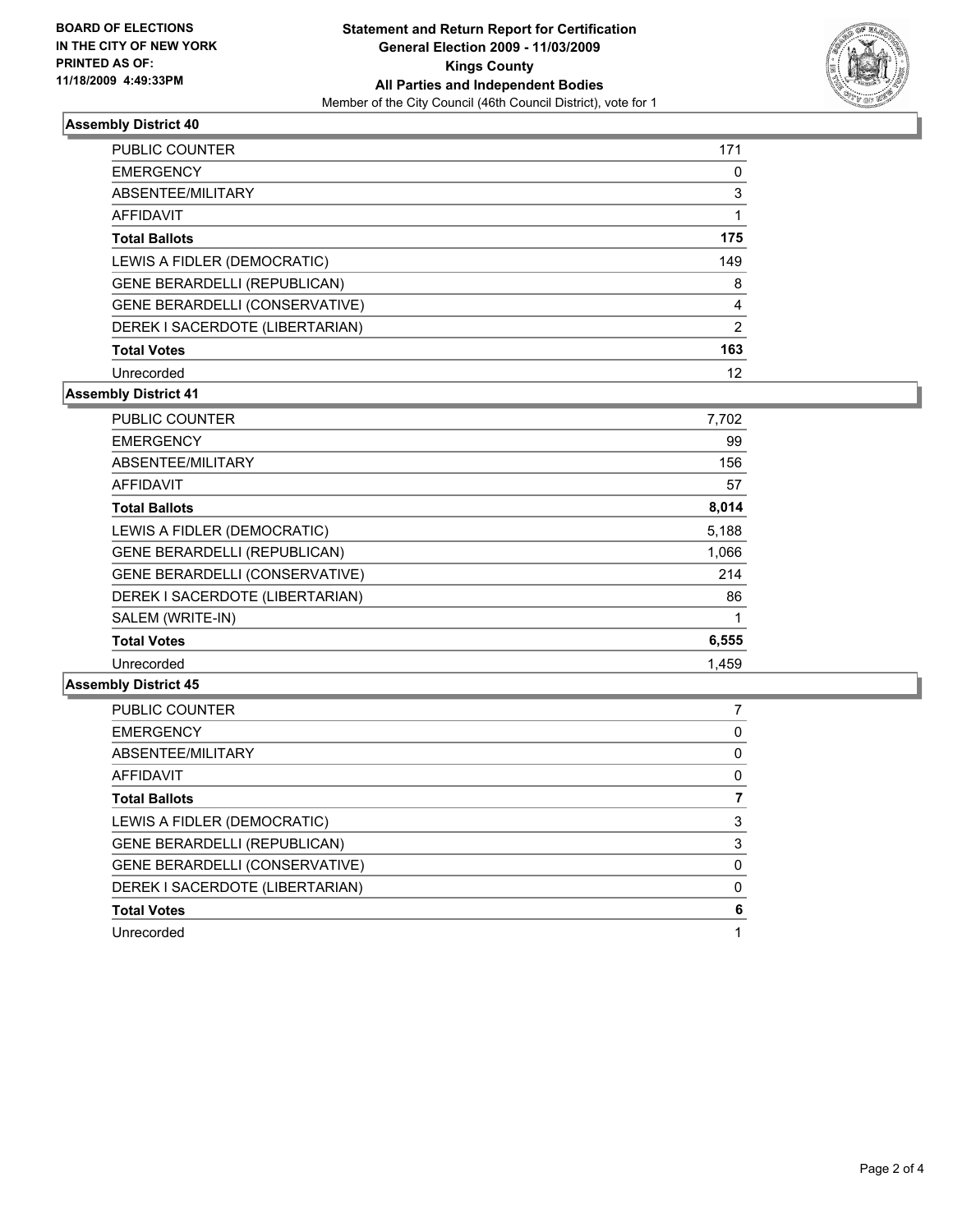

### **Assembly District 58**

| <b>PUBLIC COUNTER</b>           | 359 |
|---------------------------------|-----|
| <b>EMERGENCY</b>                | 47  |
| ABSENTEE/MILITARY               | 14  |
| AFFIDAVIT                       | 1   |
| <b>Total Ballots</b>            | 421 |
| LEWIS A FIDLER (DEMOCRATIC)     | 344 |
| GENE BERARDELLI (REPUBLICAN)    | 12  |
| GENE BERARDELLI (CONSERVATIVE)  | 5   |
| DEREK I SACERDOTE (LIBERTARIAN) | 8   |
| <b>Total Votes</b>              | 369 |
| Unrecorded                      | 52  |

### **Assembly District 59**

| <b>PUBLIC COUNTER</b>               | 17,717 |
|-------------------------------------|--------|
| <b>EMERGENCY</b>                    | 196    |
| ABSENTEE/MILITARY                   | 296    |
| <b>AFFIDAVIT</b>                    | 130    |
| <b>Total Ballots</b>                | 18,339 |
| LEWIS A FIDLER (DEMOCRATIC)         | 12,868 |
| <b>GENE BERARDELLI (REPUBLICAN)</b> | 2,330  |
| GENE BERARDELLI (CONSERVATIVE)      | 515    |
| DEREK I SACERDOTE (LIBERTARIAN)     | 216    |
| ELIAS WEIR (WRITE-IN)               | 5      |
| STEWART B MILSTEIN (WRITE-IN)       | 1      |
| <b>Total Votes</b>                  | 15,935 |
| Unrecorded                          | 2.404  |